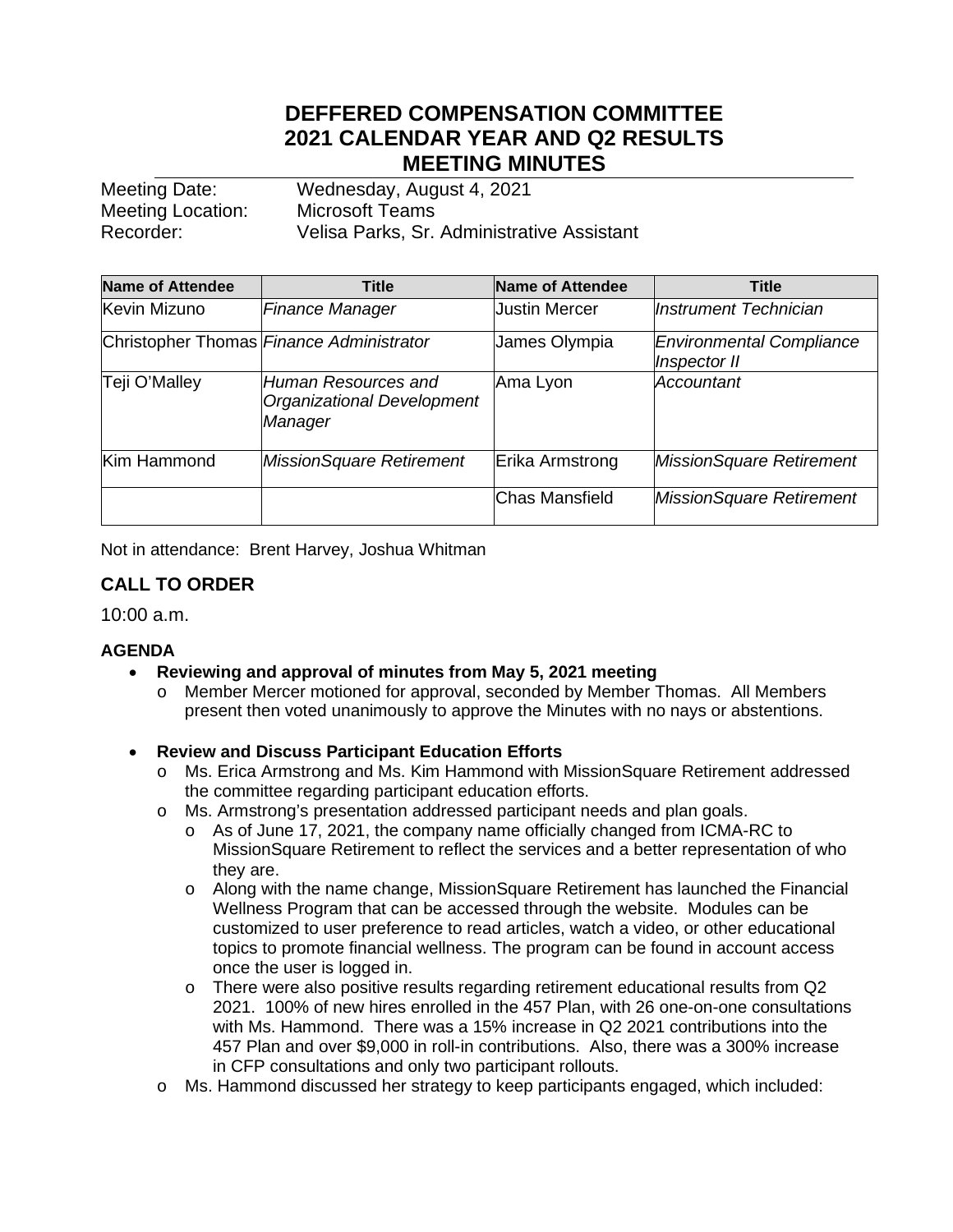- o Reaching out to employees through Member Lyon with emails and contacting other participants via email of availability. Topical emails are sent out to participants and retirees.
- o Starting to reach out to participants through Human Resources with a meeting invitation for webinars. Two webinars have been hosted and approximately 50 people attended each webinar. Would like to host more webinars with participants to discuss plan features that are available.
- o Ms. Armstrong and Ms. Hammond requested feedback on hosting webinars.
	- o Mr. Mizuno suggested that there could be targeted emails to specific groups that may be interested in certain webinars to find out more information.
	- o Ms. O'Malley also agreed that a targeted approached would be helpful. Before the pandemic, Ms. O'Malley had worked with Ms. Armstrong and others and picked between 6-8 in-person classes that would be helpful. Would like to start planning now and having webinars available. Human Recourses would set them up as trainings rather than having a "flash" email to participants.
	- o Ms. Hammond also agreed that targeted webinars would be a good way to have participants learn more about tools available like enrolling in auto increase in their accounts.
	- o Ms. Armstrong asked when Ms. O'Malley would like to start planning for these webinars and how often should they be. Ms. O'Malley would like to like to start planning for webinars to start next year and have quarterly meetings available for participants. Ms. O'Malley would like to get committee feedback on the types of webinars that would interest participants.

### • **Review and Discuss Plan Performance – Quarter ending June 30, 2021**

- o Mr. Mansfield shared Central San's plan performance for Q2 2021. The review included Plan Investment Lineup Review, Economic and Capital Markets Overview, and Vantagepoint View.
- o Plan Investment Lineup Review
	- o Plan Allocations as of June 30, 2021 are at \$165.5M. The percentage breakdown of the plan allocation is PLUS 20%, Asset Allocation 14%, Individual strategies 63%, Guaranteed Lifetime Income 4%.
	- o The Vantagepoint PLUS Fund has maintained strong diversification with multiple investment managers and insurance providers. Maintaining a strong ranking relative to the Morningstar US CIT Stable Value universe. Morningstar ranks on return.
	- o Milestone funds have good returns.
	- $\circ$  The lineup costs are compelling. Most of the investments are at or below category average costs.
	- $\circ$  VT Invesco Diversified Dividend experienced continued underperformance (86<sup>th</sup>) percentile for Q2). VT LSV Small Cap Value performance seems to be improving  $(45<sup>th</sup>$  percentile for Q2).
- o Economic and Capital Markets Review:
	- o Key takeaways on capital markets: growth is coming in below expectations. There are spiking inflation numbers.
	- o Federal reserve governors are mixed on where the economy is headed. Will need to continue to monitor.
- **Member Educational Workshop: "Committee Governance"**
	- o Ms. Armstrong provided an overview on Committee Governance.
		- o Having a committee helps you follow a process to plan goals and fulfills fiduciary responsibilities.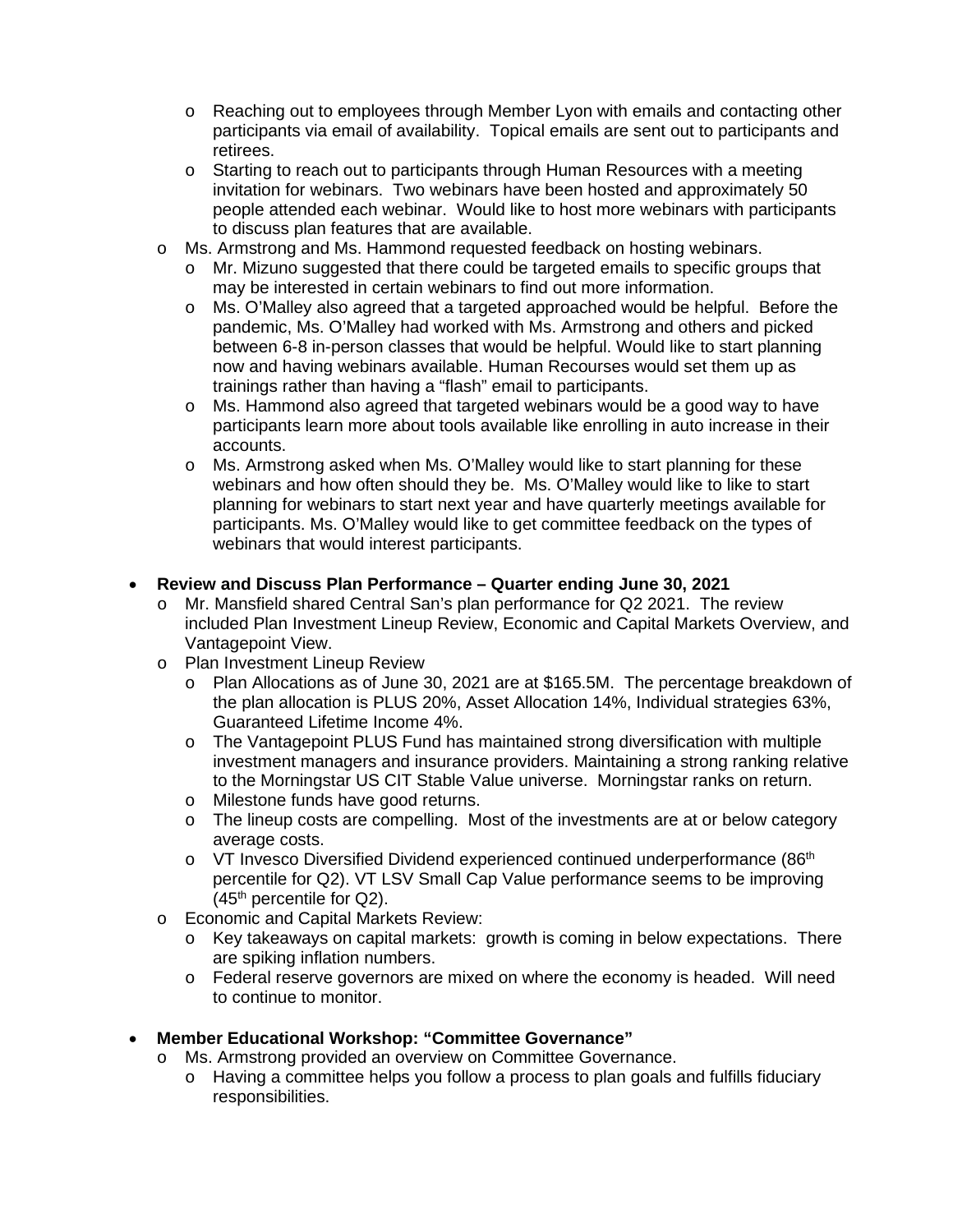- o Need to provide a sound structure. Will need to identify a chairperson and secretary. Also make sure to avoid having too many or too few members on the committee. And committee needs to balance turnover. Make sure that members don't stay too long and establish term limits.
- o Select topics to discuss and evaluate topics like retirement plan providers, investments, participant education, fees and expenses, asset growth, and plan design.
- o Meet when there's a decision to be made and making sure to meet regularly.
- o Document meetings to put together annual goals. Documentation is good to see what decisions were made and why. And to earmark items for further discussion.
- o Avoid behavioral pitfalls do avoid "groupthink" by encouraging member diversity, everyone has a chance to speak, and contrarian and independent thinking.
- o Mr. Mizuno mentioned that the Finance Committee would like to see the Deferred Compensation Committee meeting minutes posted to the Central San website so that it accessible to retirees. Ms. Armstrong mentioned that MissionSquare would set up a Central San specific page that could post meeting minutes as well.

# • **Review and Discussion of Loans and Emergency Withdrawal Requests**

- $\circ$  Mr. Mizuno has not received any emergency withdrawal requests during the 2<sup>nd</sup> quarter. There are 58 loans outstanding at this time totaling just over \$677,000. When they are in default, the protocol is that they are deemed distributions and are taxable.
- **Discussion of Form 700 (conflict of interest) Requirements in Advisory Committee Administrative Procedures**
	- $\circ$  This item was brought up by Member Harvey and he was unable to attend the meeting. Mr. Mizuno decided to move this item to a future meeting agenda.
- **Further Discussion of Plan Administrative Fee Plan and Alternatives**
	- o ICMA-RC/MissionSquare would like to have a recommendation from the committee on what action they would like to take on the discussion from the last meeting.
	- o To be more transparent and equitable, MissionSquare has proposed "fee equalization", which would debit or rebate participants (depending on the fund) to get the required revenue. This is a way for participants to see the actual cost of their retirement plan. There would not be a contribution to the administrative allowance cost account. Some may end up paying more
	- o Mr. Olympia wanted to know how long it would take to implement the change. Ms. Armstrong would like to give the MissionSquare's finance team approximately three weeks to implement, then have the participants see this the following quarter. Mr. Olympia also wanted to know if this will show on the participant's statement. Ms. Armstrong says that it would look a little different. The Vantangepoint members would see a fee, other participants may see a credit. There will be a letter coming out from Central San and MissionSquare would provide a series of Q&A sessions for participants.
	- o Mr. Mercer asked if Central San qualifies to lower fees through fund class changes based on the amount of money in the plan. Mr. Mansfield and Ms. Armstrong explained that for the VT funds the lowest cost share class share. That this is based on not the type of plans, but on the overall administrative fee from MissionSquare.
	- $\circ$  Because Ms. Lyon had to leave the meeting, Mr. Mizuno has asked that the committee provide direction to staff at a future meeting on administrative fees.

**Motion to authorize the plan administrator to send an email to MissionSquare on holding off on making distribution until a decision is made regarding fiduciary costs.**

**Member Mercer made the motion, Member Thomas second. Motion passes unanimously.**